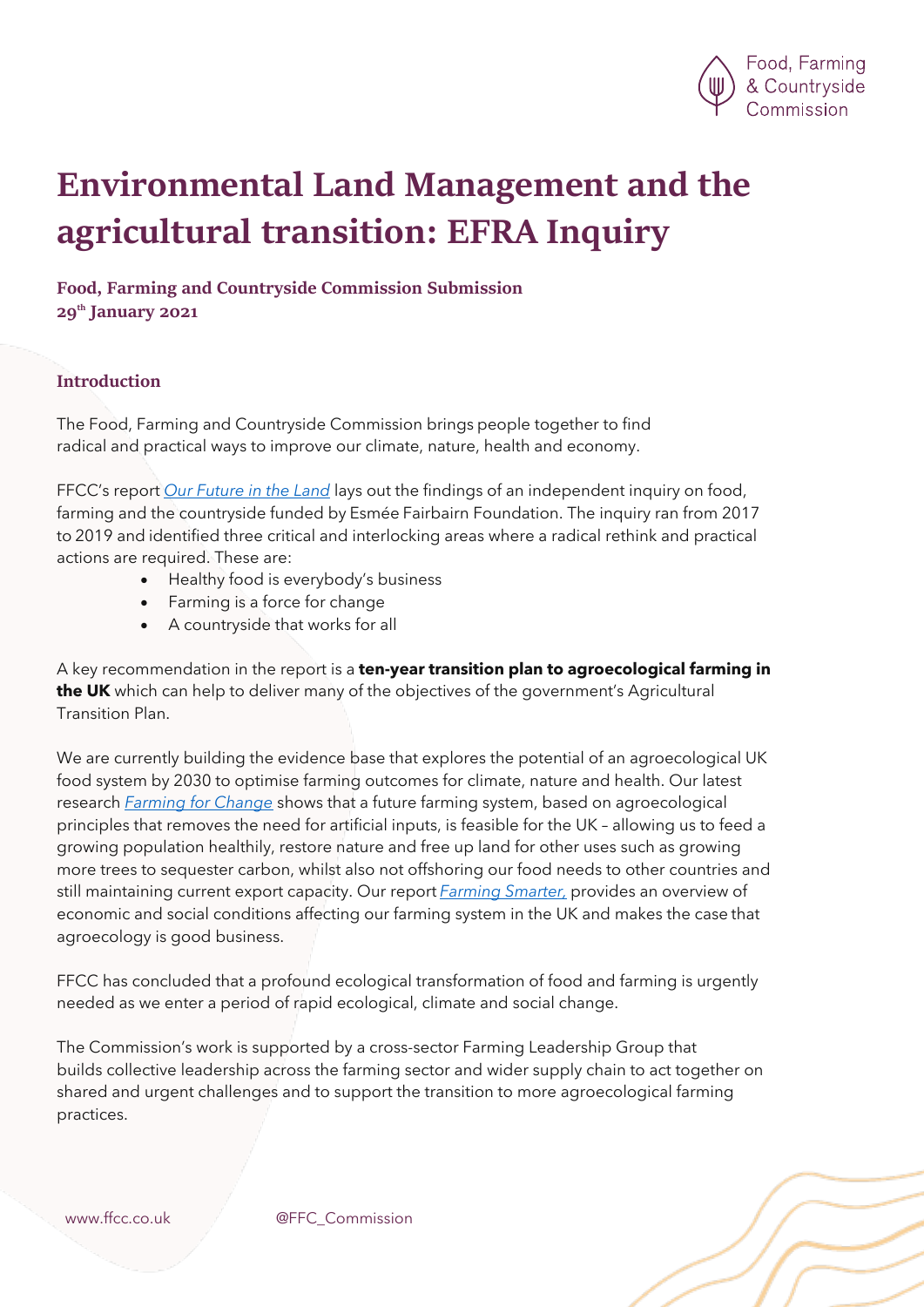

We welcome the EFRA Committee's inquiry and look forward to being able to work closely with you this year as fundamental building blocks are put in place to support the agricultural transition. We would be happy to share our expertise and networks as a supportive partner of your efforts.

#### 1. **Is the Government's timeframe for the national pilot, full roll-out of ELM and phasing out direct payments by 2027 feasible?**

The timescale to roll-out ELM and phase out direct payments may be feasible, but the redesign of financial incentives must consider all the resources required to support radical change to farm business models. Farmers will require professional advice and training to support changes they make on their farms to access ELM and to transition to more climate-friendly farming. The timescale to put resourcing and infrastructure in place to achieve a fair transition for farming businesses of all shapes and sizes must take account of the need for this broader provision of support.

ELM will provide some surety to farm businesses as it will develop market demand for public goods. But to support the transition and allow farms to develop robust business plans, further clarity on the development of markets for natural capital, carbon and climate-friendly food is also needed.

# 2. **Will the Sustainable Farming Incentive be a viable support measure for farmers before the full roll-out of ELM? Is further support required during the transition period?**

FFCC believes that all farmers should be encouraged and enabled to participate in ELM so that all land benefits from the scheme's intentions. This can best be facilitated by a culture that recognises the importance of developing farming as a 'whole system' and providing universally accessible support. Crucially, the Sustainable Farming Incentive (SFI) should drive whole farm planning, holistic farm management practices and more circular farming methods that drive collaboration between farmers. The SFI needs to set the direction of a more enabling policy framework that encourages multi-functional land use.

The SFI should encourage a range of foundational agroecological practices to help shift farming towards a more regenerative approach in advance of the full roll-out of ELM. This could include prioritising investment in flexible/non-redundant infrastructure, increasing farm structural diversity to maximise ecosystem services, minimising chemical/synthetic inputs, covering the soil, incorporating livestock into rotations, planned rotational grazing, and increasing grassland sward diversity. The SFI should help create the agronomic and land use conditions for farmers to incorporate the production of pulses, fruit, and vegetables into their farming system to support wider ambitions around health and dietary change.

During the transition period further support should be given to farmers to financially and ecologically evaluate their assets to provide a sound base for future farm business decisions.

www.ffcc.co.uk @FFC\_Commission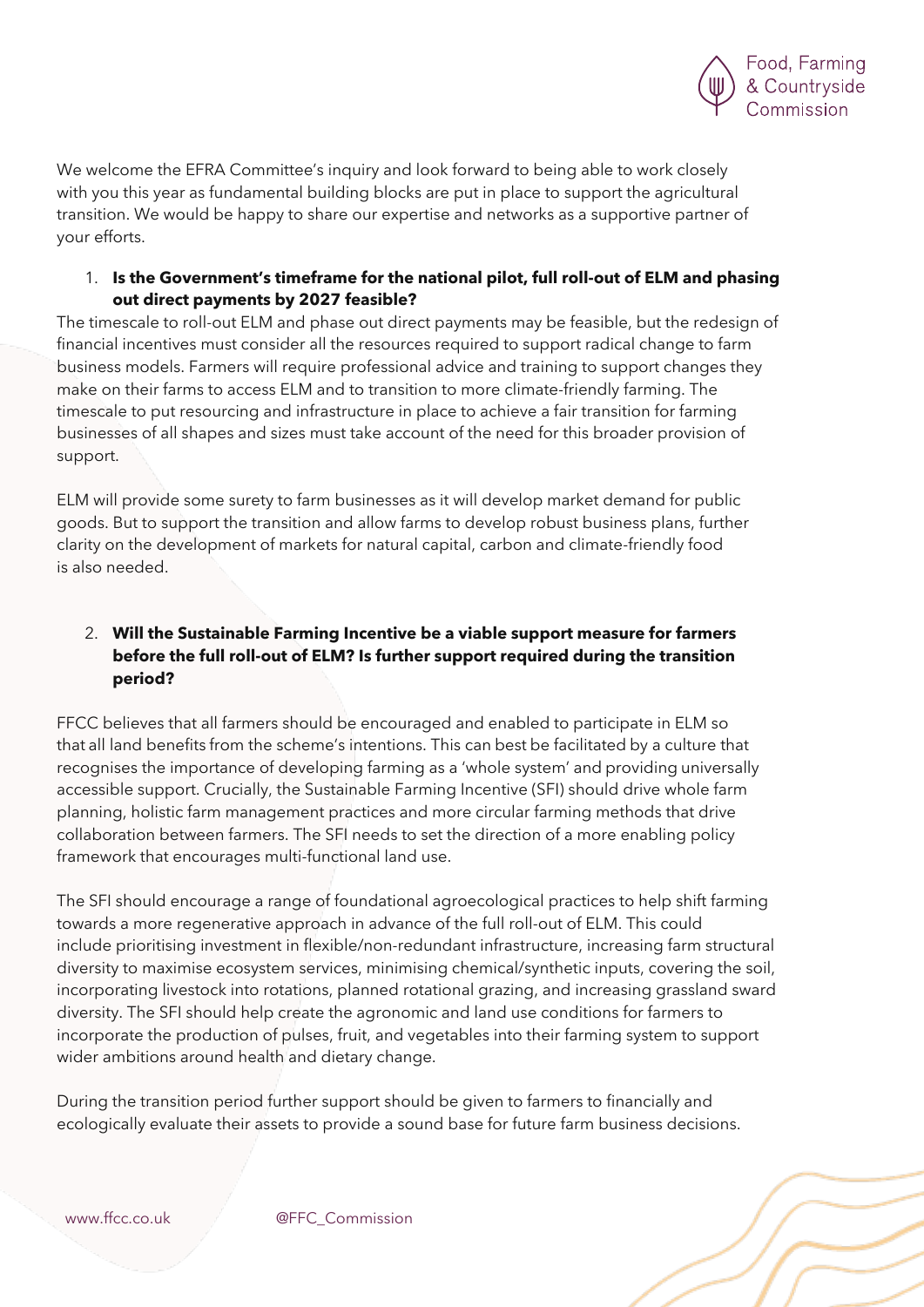

There is a substantial challenge to get information and advice to farm businesses. Many are online, but equally many are not and do not access information and advice that way. During this critical period of change, advice needs to be proactively provided through a network of trusted advisers who can get up farm drives and around kitchen tables to help discuss options. Defra should explore innovative ways of achieving this to support all farms into the scheme, such as by providing relief workers to give farmers time to get off the farm, or by making the most of existing local advice points or networks.

#### 3. **How effectively has Defra engaged with land managers and other stakeholders on the design of ELM, including on the transitional arrangements?**

FFCC's ongoing inquiry suggests that many farmers are frustrated by the current lack of detail within ELM against which to plan their business activities. The intention to co-create that detail throughout the life of the programme is welcome but that process needs to be communicated and more effort put in to explaining the transitional arrangements.

Many farm businesses will be developing budgets and cashflows at this time of year without much of the information they need. Many will be investigating new ventures and diversifications, potentially outside of farming. Crucially, many may be doing nothing at all because they are simply not aware of the changes coming and what they mean for their business.

Sufficient information has to be given to farmers to encourage them into the scheme and guaranteed for a sufficiently long period of time to give the confidence and stability required for all sizes of farming enterprise to make the transition to greener systems.

# 4. **How can ELM be made an attractive business choice for farmers and land managers while effectively delivering its policy goals?**

Designing a scheme which sets out to improve both the whole farm and as a result, the UK's natural assets, will be important. It would be a mistake to design a scheme in which farmers could benefit financially from opting into scheme features around the margins of their holdings, whilst leaving the main enterprise otherwise unimproved. For an ambitious and necessary Green Recovery, the scheme should incentivise rapid investment in nature-based solutions, sustainable farming and land use. Agroecological farming systems do all these things, whilst also providing nutritious food for people. We would like to see an increase in ELM test and trials supporting whole farm approaches and the delivery of agroecological farming practices.

As we demonstrated in the *Field Guide for the Future*, some farmers are already at the forefront of this transition to sustainable agriculture based on agroecology. Many others however remain worried about the future. They feel locked into a system that, at worst, could lead to insolvencies, land abandonment, and the UK importing more food and offshoring the environmental costs of or food production to other countries.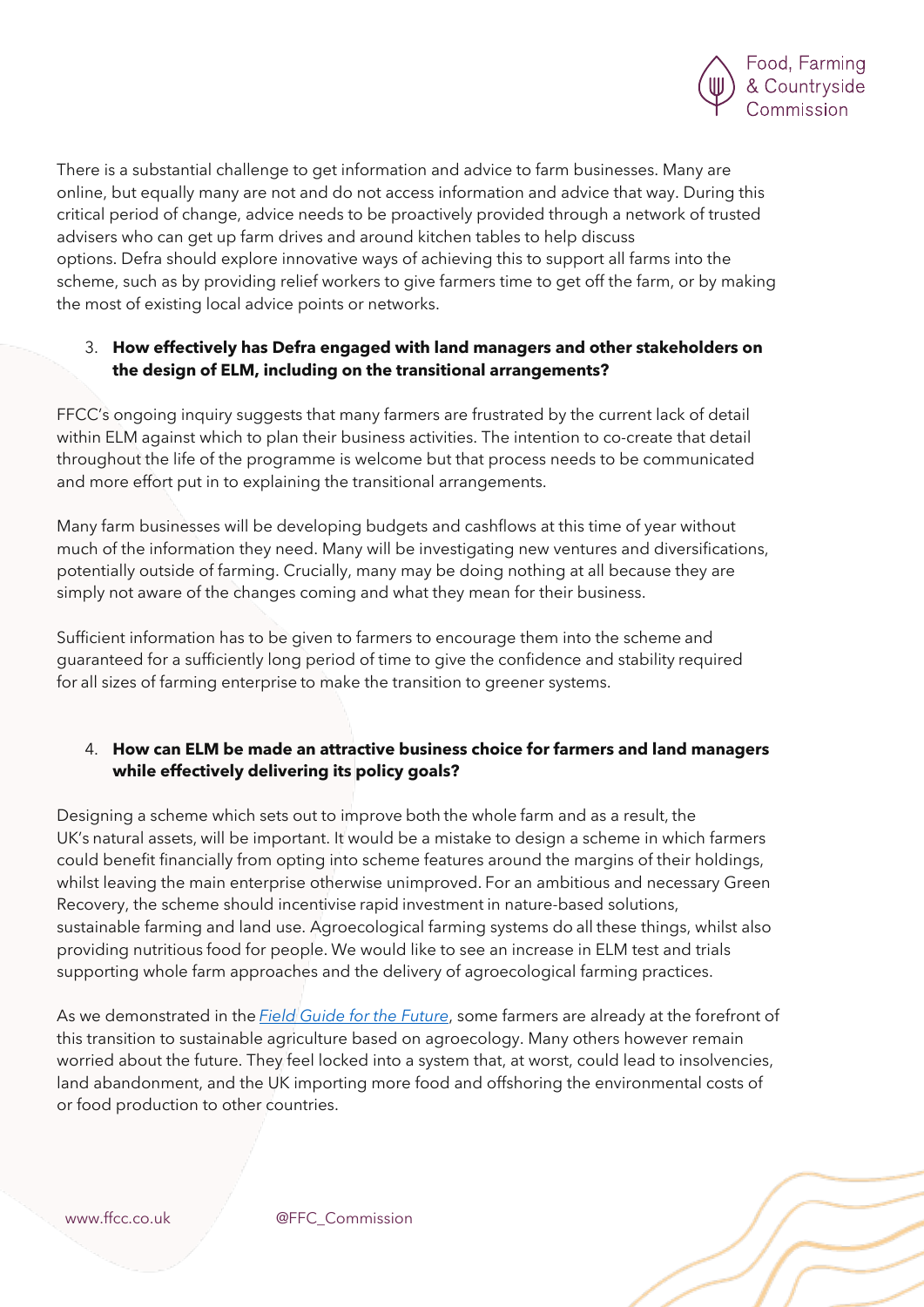

More work is needed to connect the delivery of public goods through ELM as a central element of a financially viable farm business. The risk of not achieving this is further diversification away from agriculture and ELM will not achieve its desired uptake.

For ELM to drive the transformational change that is needed the scheme must also consider why farm businesses find it difficult to change practice and the conditions that could help them overcome this. Many powerful factors can inhibit change in the sector. They include: path dependency, whereby certain practices become self-reinforcing through the investments they require and the need to see a return on those investments; export orientation, driving highly-specialised and industrial modes of production of exportable bulk commodities and kept in place by policies and incentives; the expectation of cheap food, which industrial agriculture is uniquely positioned to provide, encouraging farmers to supply large volumes of specific commodities at low costs; and 'feed the world' narratives that claim the same actors who have driven productivity increases of the past must remain at centre stage, while deflecting attention away from the failings of industrial agriculture.

ELM can be an attractive business choice for farmers, but the scheme must encourage innovation, provide clarity on payments for public goods, support good business practice and sound financial planning and back early and no regret actions on farms that lead a transition to a greener and fairer farming system.

# 5. **How can the Government ensure that ELM agreements achieve their intended environmental outcomes, reduce bureaucratic burdens on farmers and deliver value for money?**

ELM agreements must stimulate opportunities for more collaboration between farms, the joining up of natural habitats, the sharing of resources, costs, and knowledge between farms, the cycling of nutrients, the integration of mutually beneficial enterprises (e.g. livestock), the stacking of more enterprises on farms and the sharing of risk in co-developing local markets.

ELM could also encourage a longer-term, more rotational approach to farming practices through short-term land exchange between arable and livestock farmers to mutual benefit to produce the effect of mixed farming whilst individual farmers continue their specialisms.

#### 6. **What lessons should be learned from the successes and failures of previous schemes paying for environmental outcomes?**

Closing the gap between policy intent and implementation must be at the centre of government thinking. Defra must work closely across the industry to address significant obstacles to achieving the desired outcomes. Much of the welcome policy direction relies on long-term planning and investment in areas like soil health. Complex and often short-term land tenure arrangements can block actions aimed at long term restorative and regenerative outcomes.

ELM should ensure environmental schemes do not remain physically peripheral in the farmed landscape as they will remain equally peripheral in farm business decisions. Options need to

www.ffcc.co.uk @FFC\_Commission